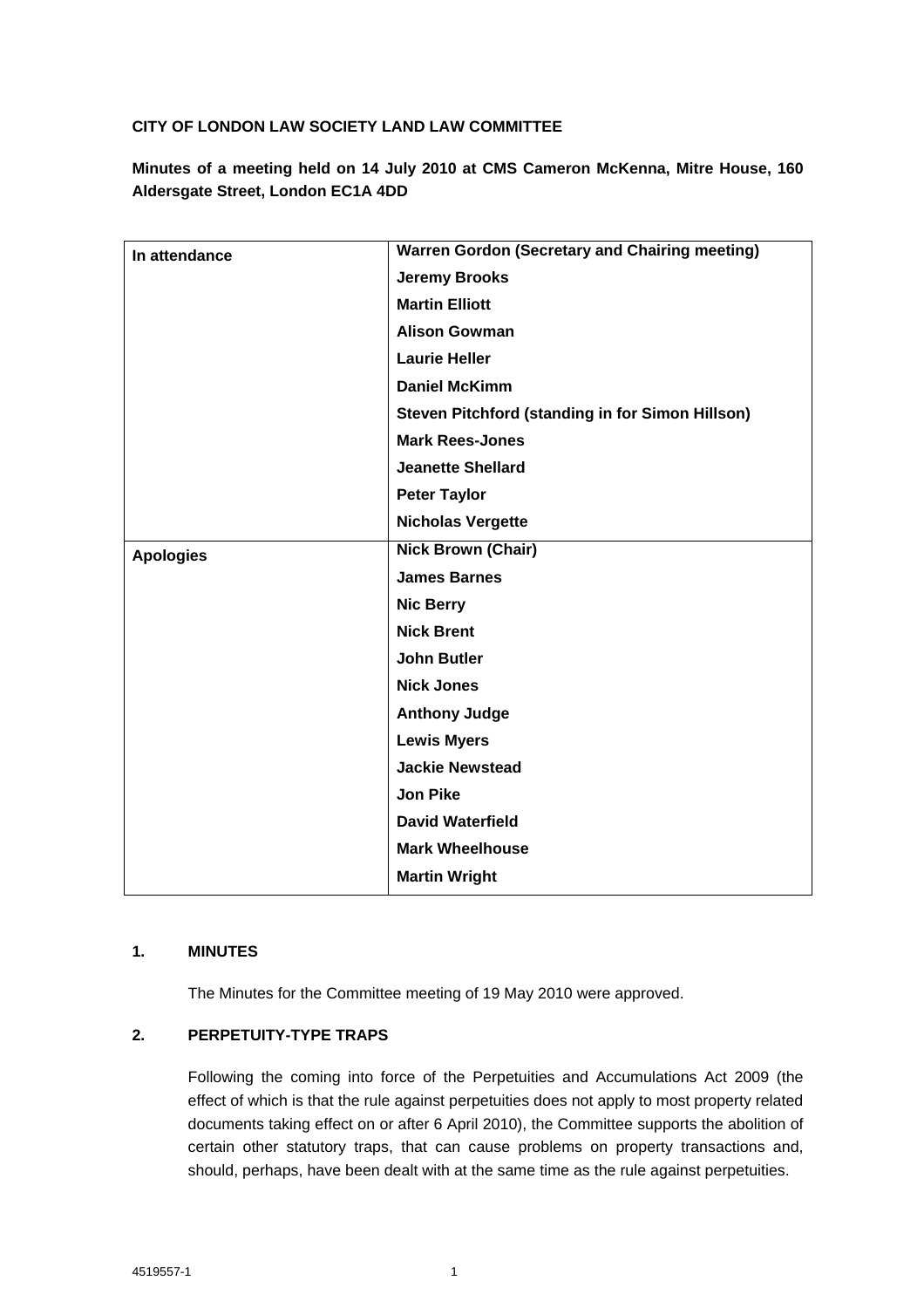Those traps are contained in:

**paragraph 7(2) of Schedule 15 to the** *Law of Property Act* **1922**, by which a contract (entered into on or after 1 January 1926) for the renewal of a lease for a term exceeding 60 years from the termination of the lease, whether or not contained in the lease, is void.

**section 149(3) of the** *Law of Property Act 1925*- "a term, at a rent or granted in consideration of a fine, limited after the commencement of this Act to take effect more than twenty-one years from the date of the instrument purporting to create it, shall be void, and any contract made after such commencement to create such a term shall likewise be void; but this subsection does not apply to any term taking effect in equity under a settlement, or created out of an equitable interest under a settlement, or under an equitable power for mortgage, indemnity or other like purposes."

The London Property Support Lawyers Group has suggested that an approach by the Committee to the relevant Government department may assist. The matter will, in the first instance, be discussed with Robert Leeder of the CLLS.

Abolition of these statutory provisions may also be included in the Government's project to repeal unnecessary laws.

### **3. LANDLORD'S INSURER'S WAIVER OF SUBROGATION- TENANT'S CONTRACTOR**

At a previous meeting, there was a discussion of the difficulties currently being experienced by tenants and their contractors in persuading landlords to extend their building insurance to cover fitting out or refurbishment works to be carried out by tenants to their premises in a multi-let building. Landlords are concerned about their claims record.

The consequence is that the employer tenant may not be able to comply with its obligation to the contractor in clause 22C of the standard JCT contract (assuming that option has been adopted) to take out an insurance policy in the joint names of itself and the contractor in respect of the existing structures for the full re-instatement cost. Some landlords are also not prepared to obtain from their insurers a waiver of subrogation rights against the contractor. This recent shift in the attitude of landlords has important implications for both tenants and contractors.

Committee members Martin Wright and Jeremy Brooks met Bill Gloyn of JLT Group and Paul Hocknell of Willis Limited to discuss the matter further and a note of the meeting accompanies these Minutes. The conclusion of that meeting was that it might be time to consider changing clause 22C.

Further discussions are likely to take place (with the construction law committee) with a view either to attempt to mitigate the problem, or, at the very least, to provide information to the profession about the problem.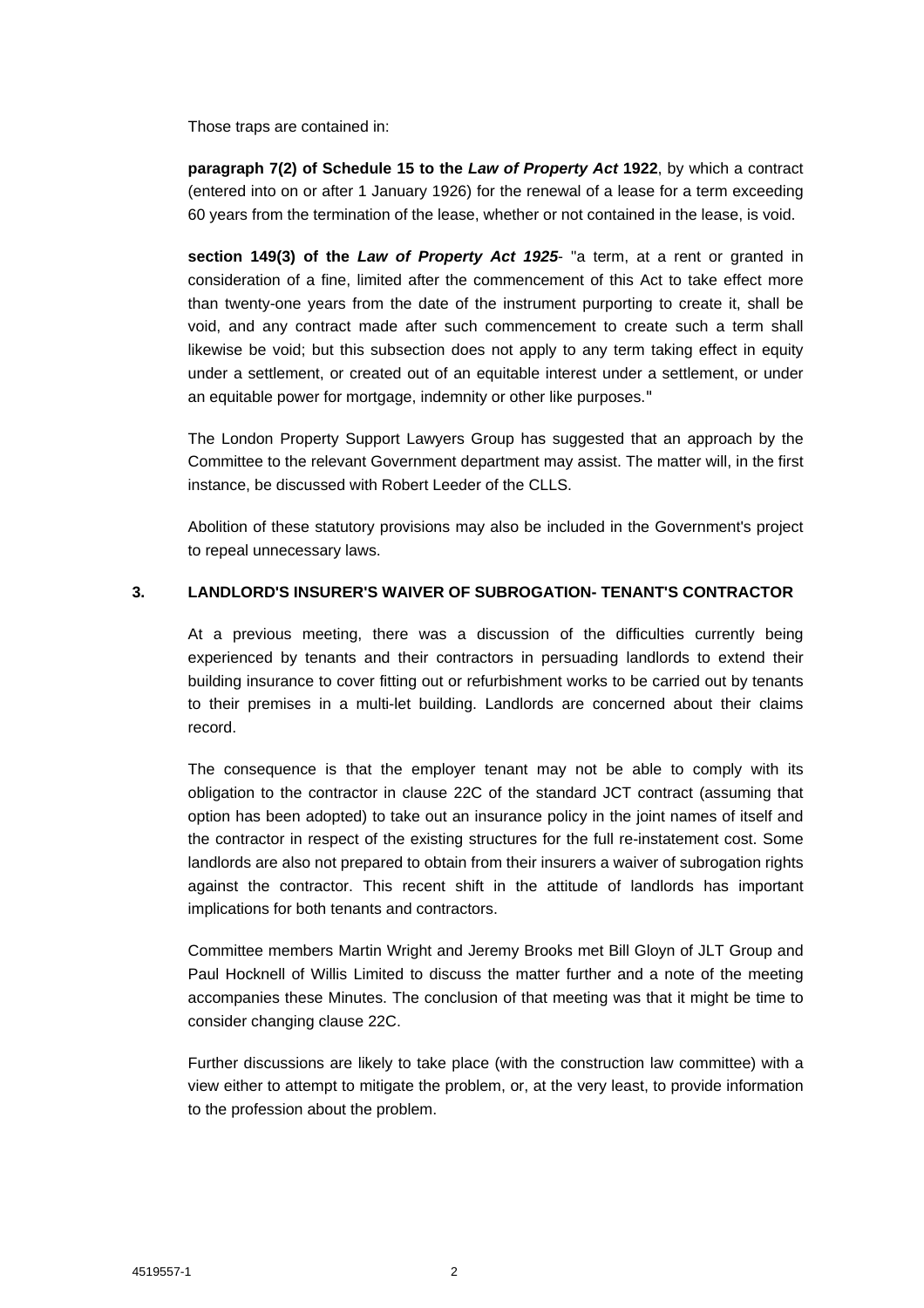### **4. CRC ENERGY EFFICIENCY SCHEME**

The working party, set up to explore whether a cross industry consensus could be achieved on apportionment of CRC costs between landlords and tenants in new leases, has now reported back on the results of its consultation. The working party concluded that there is no consensus about the next steps to be taken and, therefore, at the moment, a single industry standard CRC lease provision is regarded as unachievable (although a new edition of the working party's guide on CRC will be issued looking at the alternative ways of charging CRC costs to tenants).

It was suggested by one committee member that the Committee should take the lead in producing a "standard" set of drafting and possibly also CRC enquiries for commercial property transactions. Jeremy Brooks agreed to talk to Peter Williams of Eversheds (who sits on the working party) about possible drafting.

#### **5. CLLS SERVICE CHARGE PROVISIONS**

A meeting is to take place on 8 September to discuss the CLLS service charge provisions involving the Committee sub-group who drafted the provisions and some of the people working on the proposed new edition of the RICS Service Charge Code.

### **6. GOOD HARVEST**

The *Good Harvest* case has been settled, depriving the Court of Appeal of a possible opportunity to give its views on the enforceability of parallel/sub guarantees from outgoing tenant's guarantors. Notwithstanding the negative comments in the High Court, the position on such parallel/sub guarantees is not definitive, although their use is likely to be challenged.

It was suggested that the "ultimate" solution was to change the law to clarify the position and approaches could be made to the Law Commission.

As a linked point, it was suggested that the Committee could undertake a project to produce a form of guarantee for a lease.

### **7. CONTRACTS (RIGHTS OF THIRD PARTIES) ACT 1999 FRAMEWORK DOCUMENT**

Following Lovells' production of its very useful document considering the use of rights under the Contracts (Rights of Third Parties) Act 1999 as an alternative to collateral warranties, a sub-group of the Committee (Jeanette Shellard, Laurie Heller and Mark Rees-Jones) will, shortly, be meeting members of the Construction Law Committee to discuss possible drafting for a framework document for the use of the Act.

### **8. SRA CONSULTATION ON CONFLICTS OF INTEREST**

There was a brief discussion of the conflicts aspects of the SRA's consultation (closed on 20 August 2010) on its proposed new handbook of regulations.

The issues under consideration are: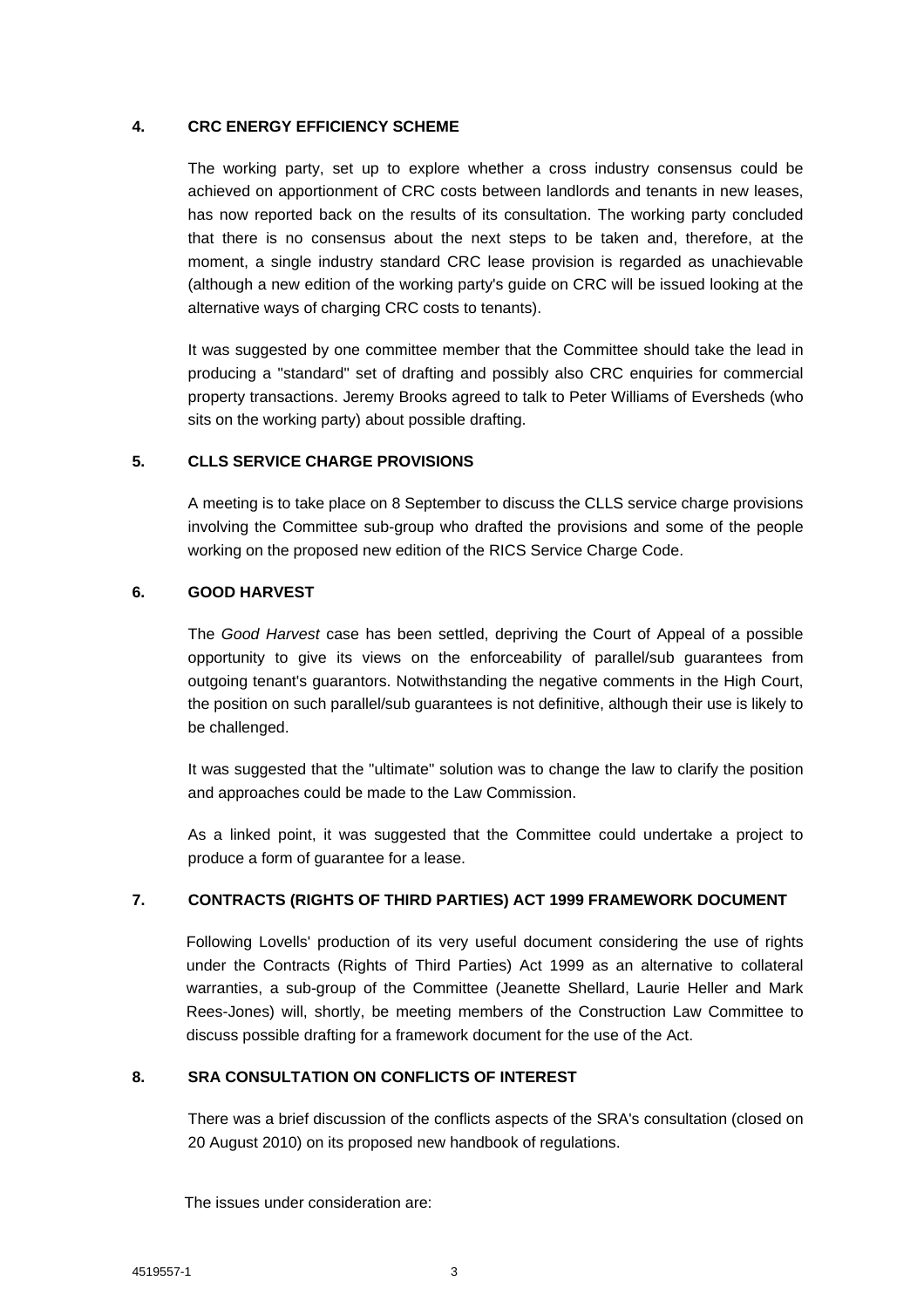• how much flexibility should firms be given in determining when they can act in situations involving or potentially involving a **conflict** of interests (between two or more clients)? In answer to that question, the SRA has identified the following three potential options, of which it favours Model 2.

**Model 1** – firms do not act where there is a **conflict** of interests;

**Model 2** – firms only act where there is a non-substantive client **conflict** of interests, and subject to certain conditions;

**Model 3** – firms are permitted to act where there is a client **conflict** of interests subject to certain conditions.

• how does the SRA deal with the more detailed provisions which currently govern acting for seller and buyer and lender and borrower, etc.? The SRA believes that it is not necessary to retain separate provisions covering alternative dispute resolution, acting for seller and buyer, etc. as the general principles are the same as for other **conflict** situations.

With regard to the current limitations on acting for both lender and borrower, the SRA intends to consult, and welcomes the views of, interested parties on the continued need or otherwise for the very specific requirements that are currently in rule 3 (see rules 3.16 – 3.22). Since these requirements were introduced, changes to the market have occurred which, in the SRA's view, suggest that they might no longer be needed. These are:

- o the sale of mortgages is now regulated by the Financial Services Authority and therefore, for example, it is clearly the responsibility of the party selling/recommending the mortgage to the borrower to ascertain the borrower's financial situation; and
- o many major lenders, under the auspices of the Council of Mortgage Lenders, have produced standard mortgage instructions, thus reversing the trend at the time the requirements were introduced for lenders to ask solicitors to advise on matters outside the normal scope of the retainer with the lender
- should the requirements relating to **conflicts** be expressed as outcomes or rules?

The draft chapter of the Code on **conflicts** of interests will be consulted on in October 2010, with accompanying guidance.